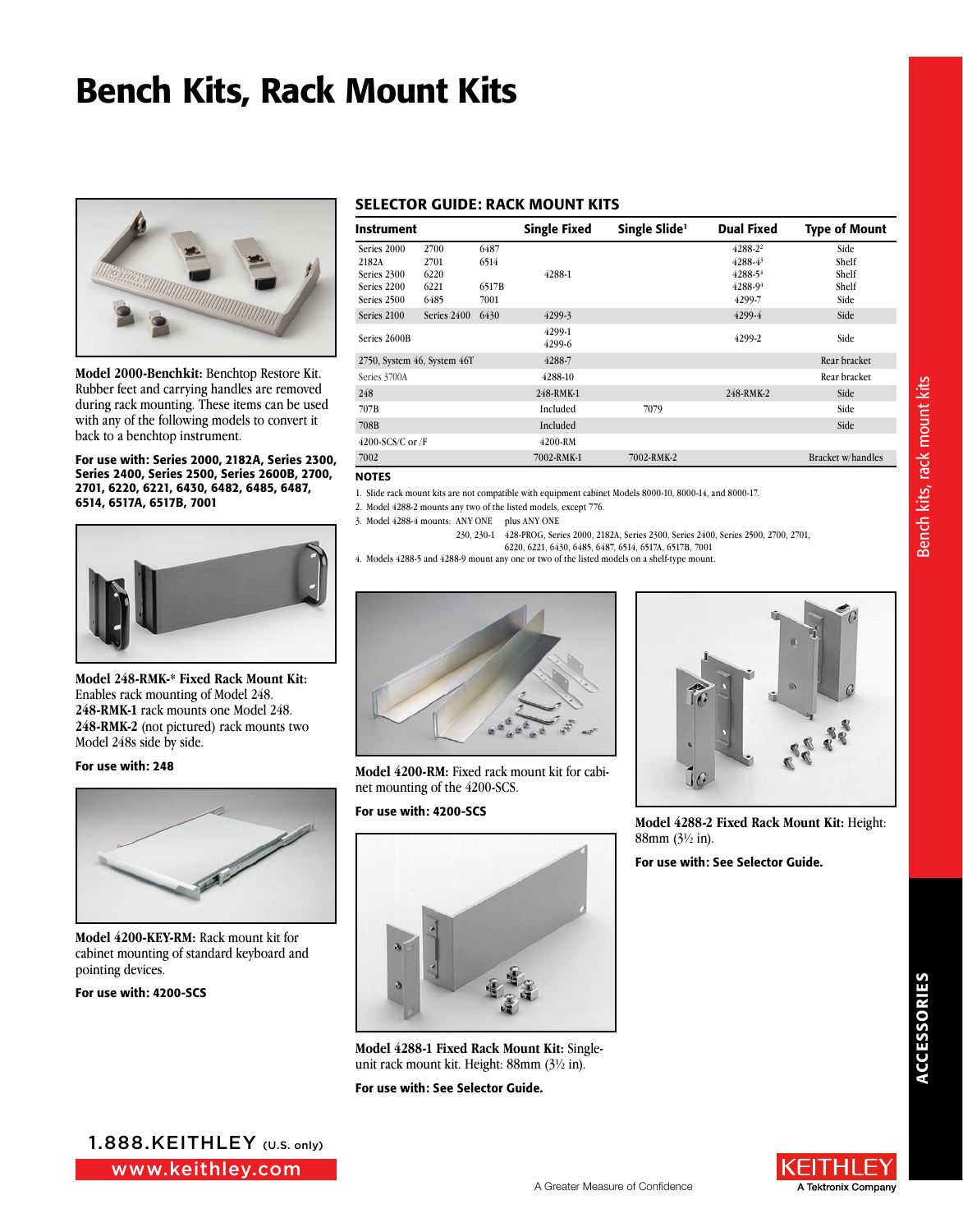# Rack Mount Kits



**Model 4288-4 Fixed Rack Mount Kit:** Enables rack mounting of one Model 230 next to one 428-PROG, 776, Series 2000, 2182A, Series 2300, Series 2400, Series 2600B, 2700, 2701, 6220, 6221, 6514, 6485, 6487, 6517A, 6517B, or 7001.

For use with: See Selector Guide.



**Model 4288-5 Fixed Rack Mount Kit:** The single- and dual-instrument front panels included enable rack mounting of either one or two 3½-inch instruments. Height: 132mm (51 ⁄4 in). Depth: 457mm(18 in).

For use with: See Selector Guide.



**Model 4288-7 Rear Support Mount Kit:** For rack mount applications where more than one or two card modules are installed to provide added support for the rear of the mainframe. Note that front rack mounting hardware is supplied with the Model 2750 mainframe. 88mm (3.5 in) height.

ACCESSORIES

**ACCESSORIES** 

Rack mount kits Rack mount kits

For use with: 2750, System 46, System 46T

www.keithley.com 1.888.KEITHLEY (U.S. only)



**Model 4288-9 Fixed Rack Mount Kit:** Shelf style rack mount kit with single- and dualinstrument front plates provided. Also included are extended rear support brackets and hardware for installation.

### For use with: Series 2200 Power Supplies



**Model 4288-10 Rear Support Mount Kit:** For rack mount applications where more than one or two card modules are installed to provide added support for the rear of the mainframe. Note that front rack mounting hardware is supplied with Series 3700A mainframes. 88mm (3.5 in) height.

For use with: Series 3700A



**Model 4299-1:** Heavy duty, single rack mount kit with front and rear support. Height: 88mm (3.5 in).

### For use with: Series 2600B



**Model 4299-2:** Heavy duty, dual rack mount kit with front and rear support. Height: 88mm (3.5 in).

#### For use with: Series 2600B



**Model 4299-3 Universal Single Unit Rack Mount Kit:** Includes all required hardware to rack mount a single Keithley or Agilent half rack instrument using front panel only mounting into a standard 19 inch equipment rack. Not compatible with Series 2600B. 88mm (3.5 in) height.

For use with: Half rack instruments (excluding Series 2600B)